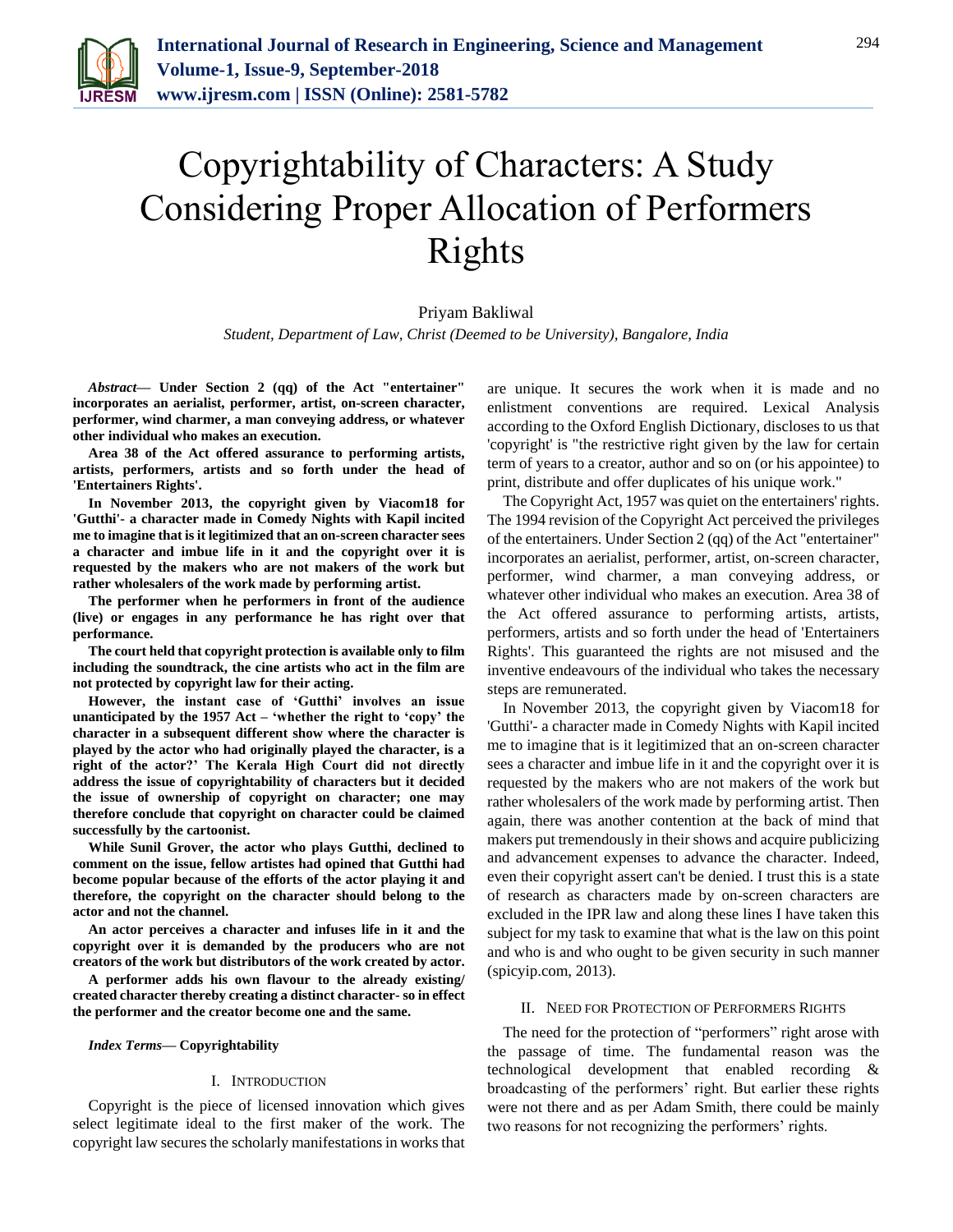

## *A. Social and Historical Reasons*

During the formative period of copyright, the actors were regarded as 'vagrants' by law. The players, buffoons, musicians, opera-singers, opera dancers, etc. were the classical examples of 'unproductive labour'.

#### *B. Historical and Technological Reasons*

The work of all the performers used to perish in the instant of its production.

However, the development of technology in the late nineteenth and early twentieth century enabled performances to be recorded and broadcasted to the public locally, regionally, nationally and eventually internationally.

The Copyright Act divides the performers into three categories:

## *a) Performers giving live performances*

The performer when he performers in front of the audience (live) or engages in any performance he has right over that performance.

*b) Performers in a cinematograph film with credits in the film*

The performer when he gives his rights to the person with any written agreement to make it a part of any commercial use, the performer shall be entitling to have royalties or some monetary benefit.

*c) Performers in a cinematograph film without credits in the film*

There are many performers in supporting cast which are commonly termed as "extras" in any play, film etc. The Copyright Act till now doesn't give any protection to such people except moral rights which might be prejudicial to their reputation.

The acts of stand-up comedians will be covered under the first category. Hence, we can safely say that Sunil Grover has a right over the character- '*Gutthi*'- created by him.

## III. PERFORMERS RIGHTS UNDER S.38A OF COPYRIGHT ACT

Section 2(q) of the Act defines 'performance' as "any mode of visual or acoustic presentation, including any such presentation by the exhibition of a cinematograph film, or by means of radio-diffusion, or using a record, or by any other means and, in relation to a lecture, includes the delivery of such lecture."<sup>1</sup>

Section 2 (qq) of the Act defines a 'performer' as "an actor, singer, musician, dancer, acrobat, juggler, conjurer, snake charmer, a person delivering a lecture or any other person who makes a performance"

Section 38A Clause 2 of The Copyright Act, 1957 is relevant in this regard clearly that the performers' rights detailed in s. 38A (1) are enjoyed by the producers of a cinematographic film once an artist's performance is incorporated in the film. Section 38A (2) of The Copyright Act, 1957 makes it clear that

the performers' rights detailed in S. 38A (1) are enjoyed by the producers of a cinematographic film once an artist's performance is incorporated in the film. This position was also emphasized in *Fortune Films International v. Dev Anand<sup>2</sup> .* In this case, the question whether copyright subsisted in the performance of a performer was decided by the Bombay High Court. The court held that copyright protection is available only to film including the soundtrack, the cine artists who act in the film are not protected by copyright law for their acting.

However, the instant case of 'Gutthi' involves an issue unanticipated by the 1957 Act – 'whether the right to 'copy' the character in a subsequent different show where the character is played by the actor who had originally played the character, is a right of the actor?'

A similar case on the issue was decided by the Kerala High Court *in Malayala Manorama v. V T Thomas<sup>3</sup>* where a publishing house was injuncted from claiming ownership over the characters created by the cartoonist before joining the publishing house and the Court held that the publishing house could not restrain the cartoonist from continuing to draw the cartoons after leaving employment. This is because the characters had been created by V T Thomas before joining Malayala Manorama and the publishing house had no role in the creation of the characters. The Kerala High Court did not directly address the issue of copyrightability of characters but it decided the issue of ownership of copyright on character; one may therefore conclude that copyright on character could be claimed successfully by the cartoonist (lawctopus, 2015).

The case of stand-up comedians on TV shows is unique because it cannot be said to be purely a cinematic work nor is it a dramatic work. For example, in the Sunil Grover case, he himself had created the character of *Gutthi* (evidenced by the fact that he had played *Gutthi* on shows prior to Comedy Nights with Kapil). While Sunil Grover, the actor who plays *Gutthi*, declined to comment on the issue, fellow artistes had opined that *Gutthi* had become popular because of the efforts of the actor playing it and therefore, the copyright on the character should belong to the actor and not the channel. Further, as per Sunil Grover, he had *Gutthi* on other TV shows prior to his stint on Comedy Nights with Kapil and Viacom18 was erroneously claiming that they had created *"Gutthi*". [Sunil Grover had played *Gutthi* on an earlier show 'Comedy Circus'.]

#### IV. CONCLUSION

The basic aim behind copyright law is that the society should get information and the basic aim of IPR law is to incentivise the right people so that the public benefits from the creation of information. An actor perceives a character and infuses life in it and the copyright over it is demanded by the producers who are not creators of the work but distributors of the work created by actor. This is not in compliance with the theory of proper